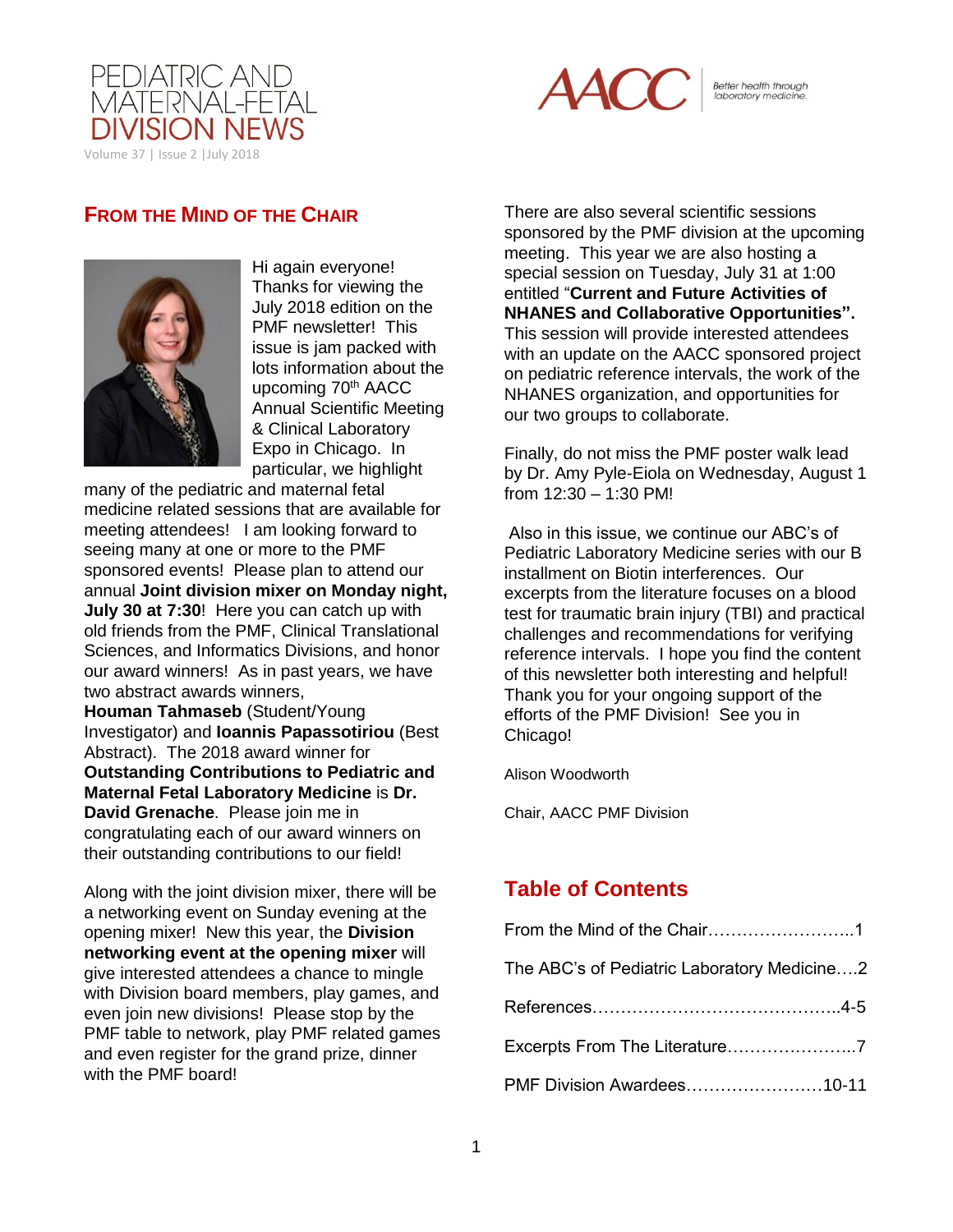

**THE ABC'S OF PEDIATRIC LABORATORY MEDICINE:**

## **"B" is for Biotin as a Potential Immunoassay Interference**



**Jose C. Jara Aguirre, MD** Clinical Pathology Resident, Dept. of Laboratory Medicine and Pathology, Mayo Clinic, Rochester, MN

Biotin (Vitamin B7) is a water-soluble B-complex vitamin necessary for human growth and health. It is an essential cofactor for several carboxylase enzyme complexes that includes 5 biotindependent carboxylases: acetyl-CoA carboxylase (ACC) 1, ACC2, methylcrotonyl-CoA carboxylase (MCC), pyruvate carboxylase, and propionyl-CoA carboxylase (PCC), all of which are involved in carbohydrate, amino acid, and lipid metabolism (1).

Biotin deficiency is rare; conditions requiring increased biotin intake are: i) inherited metabolic diseases (eg. Multiples carboxylase deficiencies such as infantile holocarboxylase synthetase deficiency and later onset biotinidase deficiency) (2), ii) disorders of mitochondrial energy metabolism, iii) seborrheic dermatitis in infants and iv) post-gastrectomy patients.

Because lack of biotin is rare, there is no Recommended Dietary Allowance (RDA) or Recommended Nutrient Intakes (RNI) for it. Normal daily recommended intakes for biotin are generally defined as follows (3):

- Infants and children
	- o Birth to 3 years of age: 10 to 20 micrograms (mcg).
- $\circ$  4 to 6 years of age: 25 mcg.
- $\circ$  7 to 10 years of age: 30 mcg.
- Adolescents and adults
	- $\circ$  30 mcg.

In recent years, biotin supplementation has progressively increased, due to medically prescribed therapies as well as over-the-counter supplements for hair, skin, and nail. The later can be doses as high as 10 mg/day of biotin (4). Recently, high doses of biotin were found to be a therapeutic option in the treatment of: i) progressive multiple sclerosis (5) and ii) biotinthiamine responsive basal ganglia disease. This last one is an orphan neuro-metabolic disease caused by mutation in the SLC19A2 gene coding for a thiamine transporter (6).

Normal daily recommended intake for biotin derived naturally from foods, is not expected to interfere with immunoassays based on biotin and/or streptavidin-biotin system. Most of the biotin interferences have been described in patients that were using very high doses of biotin. The most commonly involved clinical chemistry systems are hormone immunoassays, based on streptavidin-biotin and/or biotin detection system, including Roche Elecsys and Beckman Coulter Access/DXI analyzers (7,8,9). Also, the multitest assay platform systems based on streptavidinbiotin and/or biotin detection system (Immulite 2000, Vitros, Access/DXI, Elecsys), have not been exempt from biotin interferences for nonhormone immunoassays (folate, IgE, anti-TPO, anti-TSHR, tumor marker, cardiac markers) (10). Morevover, some platforms with serologic testing capabilities for HBsAg, anti-HBc IgM, HBeAg, anti-HBe antibodies, anti-HAV and anti-HAV IgM, have been described to have biotin interferences as well (10,11,12). These findings imply a corresponding risk of assay misinterpretation in cases of anemia, allergy, autoimmunity, malignancies, cardiac injury and infectious disease.

Some pediatric patients that use Biotin as treatment for inherited metabolic diseases are not exempt of the Biotin interferences. A report on six children, 3 with disease of biotin–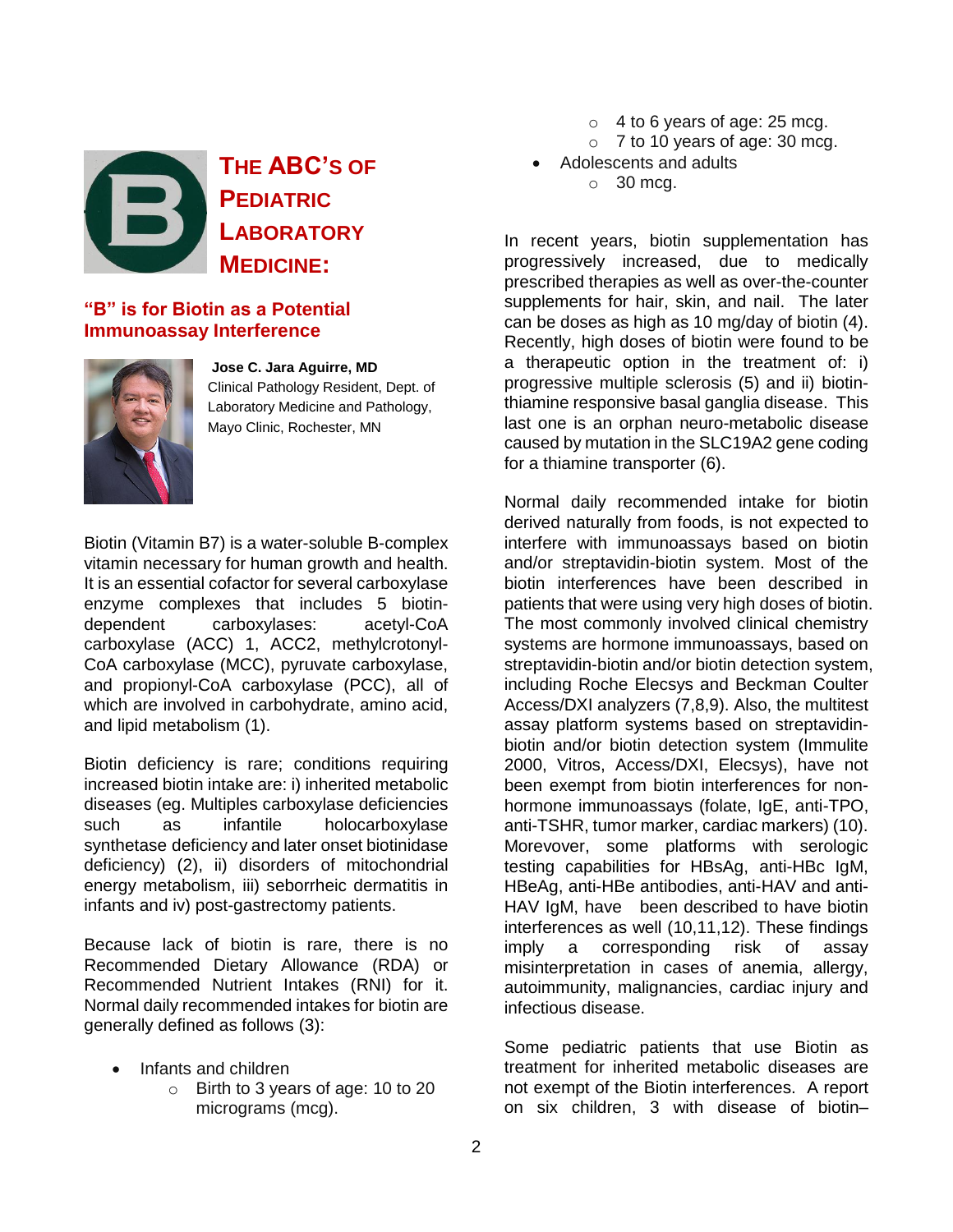thiamine–responsive basal ganglia disease and 3 infantile and neonatal mitochondrial diseases, receiving high-dose biotin (2-15 mg/kg/day) had been described. Unexpected laboratory test results suggestive of Graves' disease in all the patients during routine examination showed excessively elevated levels of free thyroxine (T4) (competitive immunoassay) and low levels of TSH (non-competitive immunoassay), and elevated levels of anti–thyrotropin receptor antibodies (competitive immunoassay). Antithyroid medication was initiated in at least three children (only 1 of 3 children had symptoms attributable to hyperthyroidism); after an investigation of these unusual laboratory test results and discontinuation of the biotin treatment (24 to 48h for TSH and T4 and 7 days for anti–thyrotropin receptor antibodies, the effect of biotin interference, that produced the false thyroid test results was normalized (13).

The mechanism of biotin interferences in different assays system for non-competitive and competitive immunoassays has been described for most hormone immunoassays (4,9,10). The proposed mechanism of biotin interferences in a non-competitive immunoassay for detection of Hepatitis B antigen (HBe Ag) using a VITROS platform is described in Figure 1 (12). In this case, the serum sample is incubated with a mixture of a biotinylated monoclonal anti-HBe Ag antibody, and an HRP-labeled monoclonal anti-HBe Ag antibody. The immune complexes formed between the two antibodies and the serum HBe Ag are captured to the solid phase via streptavidin coated well. The chemiluminescence produced after signal reagent enhancer is directly proportional to the HBe Ag in the serum sample (Figure 1A). Description of how a very high dose of biotin in the serum will result in reduced binding of the immune complexes to the solid phase, and hence a falsely negative HBe Ag result is described as well (Figure 1B).

In the case of a competitive immunoassay for antibody of Hepatitis B antigen detection (anti-HBe)(Figure 2) is described next. The serum sample is incubated with an anti-HBe-specififc antibody, linked to HRP labeled. Subsequently,

biotinylated anti-HBe-specififc antibody is added to the mixture. The biotinylated anti-HBeantibody complex then binds to streptavidincoated well on the solid phase. After removal of the liquid phase, the emitted chemiluminescence is inversely proportional to anti-HBe in the serum sample (Figure 2A). Description of how a very high dose of biotin in the serum saturates the streptavidin binding sites, thereby resulting in little or no labeled anti-HBe-antibody complex binding to the solid phase, and hence a falsely positive anti-HBe (Figure 2B). In this example, the VITROS HBeAg and anti-HBe immunoassays are susceptible to biotin interference, leading to a clinically significant change in qualitative interpretive results of originally borderline HBeAg-reactive to negative result and an originally anti-HBe-negative to reactive result (11,12).

On November 28, 2017, the US Food and Drug Administration alerted health care professionals and patients regarding an interaction with high dose biotin administration and some laboratory testing, resulting in incorrect results. The safety communication noted that biotin in patient samples may cause falsely high or low results, depending on the test. The announcement also noted that several dietary supplements on the market contain biotin levels up to 650 times the recommended daily intake of the vitaminmay cause interference with laboratory tests. The safety announcement also noted that patients may not divulge taking supplements during a medication history and that some health care professionals may be unaware of this potential interaction.

Different laboratory approaches have been described to investigate and eliminate the biotin interferences, when discordant results are present and biotin interference is suspected. Biotin depletion using streptavidin agarose (Thermo Fisher Scientific Inc) or streptavidincoated microparticle (Roche Elecsys reagent pack), have been used to incubate with the serum sample to remove the Biotin interference and measure the analyte in the supernatant. Adopting these methods as troubleshooting tools enables laboratories to confirm biotin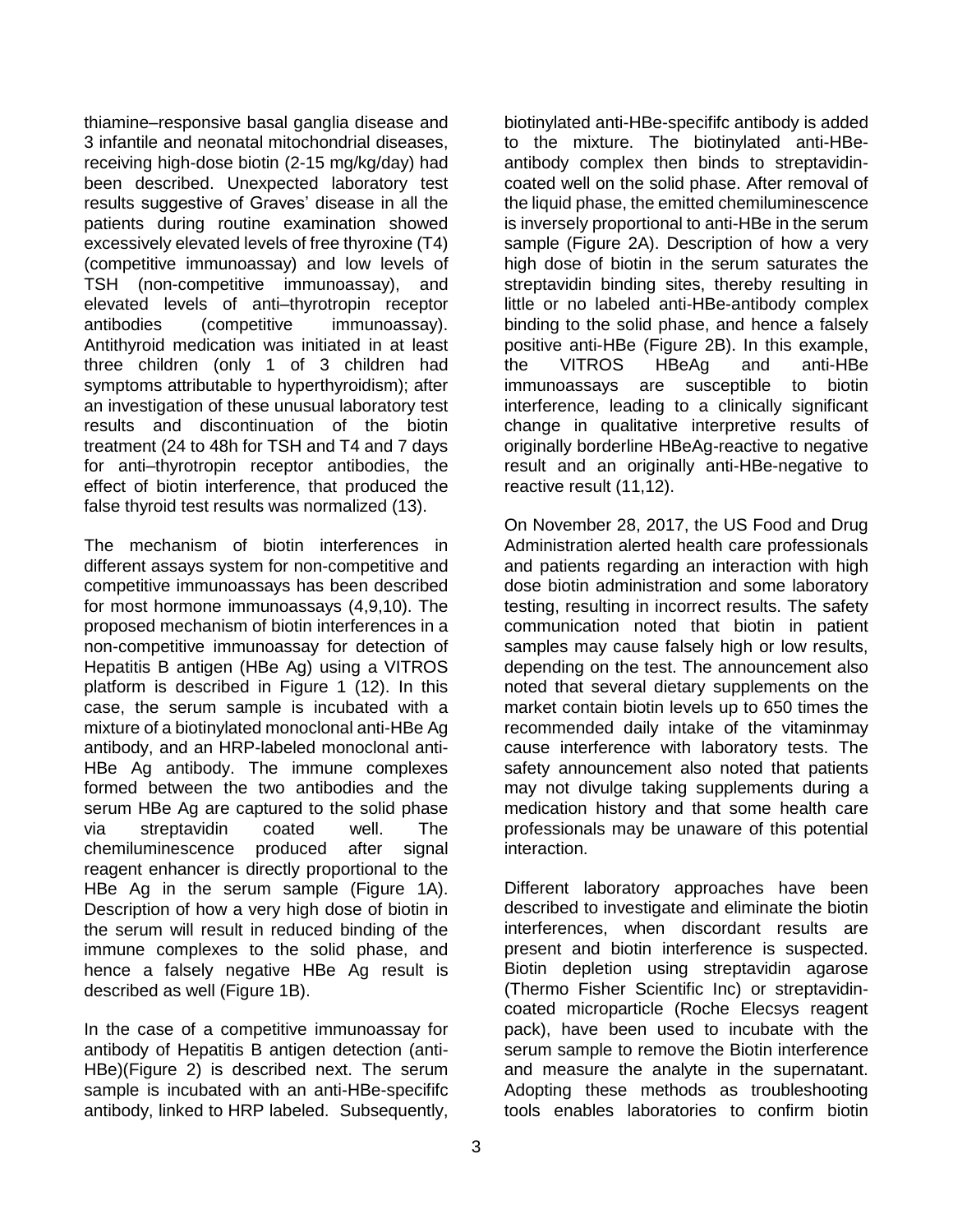interference in the appropriate clinical setting; remove the interference and report accurate and reliable results (8,14).

Detection of biotin interference is difficult to identify, as usually this interference mimics a biochemical patterns of laboratory result, as it happens in the case of hyperthyroidism. Adopting some specific pre pre-analytical activities such as: i) reviewing medication history, ii) asking the patient if they were receiving any vitamins or supplements, before scheduling an appointment or iii) letting them know through the preparation instructionsheet that critical laboratory test that could be affected by biotin with a comment such as: *"If you are taking any vitamin or supplement that contains biotin you need to suspend at least 48h before your appointment. In the case you have any questions call the laboratory".* 

In, summary the increased use of biotincontaining supplements may affect patient laboratory results. Biotin Interference may cause false-negative (under-estimation) or falsepositive (over-estimation) results in noncompetitive and competitive and immunoassays, respectively. Clinical laboratories should recognize that the patient's use of biotincontaining supplements may adversely affect certain laboratory test results. Open communication and collaboration between laboratory directors, medical technologists, and clinicians plays a key role in detecting biotin interferences and prevent misdiagnosis.

## **References**

- 1. Mock DM. Biotin: [From Nutrition to](http://www.ncbi.nlm.nih.gov/pubmed/28701385?otool=mnmcclib&myncbishare=mnmcclib)  [Therapeutics.](http://www.ncbi.nlm.nih.gov/pubmed/28701385?otool=mnmcclib&myncbishare=mnmcclib) J Nutr. 2017 Aug;147(8):1487-1492.
- 2. Baumgartner ER, Suormala T . Multiple carboxylase deficiency: inherited and acquired disorders of biotin metabolism. Int J Vitam Nutr Res. 1997;67(5):377.
- 3. Drugs and Supplements: Biotin (Oral Route), **Description.** [https://www.mayoclinic.org/drugs-](https://www.mayoclinic.org/drugs-supplements/biotin-oral-route/description/drg-20062359)

[supplements/biotin-oral](https://www.mayoclinic.org/drugs-supplements/biotin-oral-route/description/drg-20062359)[route/description/drg-20062359](https://www.mayoclinic.org/drugs-supplements/biotin-oral-route/description/drg-20062359)

- (Accessed June 2018)
	- 4. [Sharma A,](https://www.ncbi.nlm.nih.gov/pubmed/?term=Sharma%20A%5BAuthor%5D&cauthor=true&cauthor_uid=28192572) [Baumann NA,](https://www.ncbi.nlm.nih.gov/pubmed/?term=Baumann%20NA%5BAuthor%5D&cauthor=true&cauthor_uid=28192572) [Shah P.](https://www.ncbi.nlm.nih.gov/pubmed/?term=Shah%20P%5BAuthor%5D&cauthor=true&cauthor_uid=28192572) Biotin-Induced Biochemical Graves' disease: A Teachable Moment. [JAMA Intern](https://www.ncbi.nlm.nih.gov/pubmed/?term=Biotin-Induced+Biochemical)  [Med.](https://www.ncbi.nlm.nih.gov/pubmed/?term=Biotin-Induced+Biochemical) 2017 Apr 1;177(4):571-572
	- 5. Tourbah A, Lebrun-Frenay C, Edan G, Clanet M, Papeix C, Vukusic S, De Sèze J, Debouverie M, Gout O, Clavelou P, Defer G, Laplaud DA, Moreau T, Labauge P, Brochet B, Sedel F, Pelletier J; MS-SPI study group. [MD1003](https://www.ncbi.nlm.nih.gov/pubmed/27589059) (highdose [biotin\) for the treatment of](https://www.ncbi.nlm.nih.gov/pubmed/27589059)  [progressive multiple sclerosis: A](https://www.ncbi.nlm.nih.gov/pubmed/27589059)  [randomised, double-blind, placebo](https://www.ncbi.nlm.nih.gov/pubmed/27589059)[controlled study.](https://www.ncbi.nlm.nih.gov/pubmed/27589059) Mult Scler. 2016 Nov;22(13):1719-1731
	- 6. Tabarki B, Al-Shafi S, Al-Shahwan S, Azmat Z, Al-Hashem A, Al-Adwani N, Biary N, Al-Zawahmah M, Khan S, Zuccoli G.. Biotin-responsive basal ganglia disease revisited: clinical, radiologic, and genetic findings. Neurology 2013;80:261–7.
	- 7. Theobald, J. P. Algeciras-Schimnich, A. Evaluation of Biotin Interference in Beckman Coulter Immunoassays that Use Biotin-Streptavidin in their Assay Design. Clinical Chemistry 2012;58 (10) Supplement A21.
	- 8. Katzman B. M., Rosemark C., Hendrix B. K., Block D. R., Baumann, N. A. Investigation of biotin interference in common thyroid function tests using the Roche Elecsys® immunoassay system. Clinical Chemistry 2016;62(10), Supplement S75.
	- 9. Barbesino G. Misdiagnosis of Graves' disease with Apparent Severe. Hyperthyroidism in a Patient Taking Biotin Megadoses. Thyroid 2016;26;860- 3.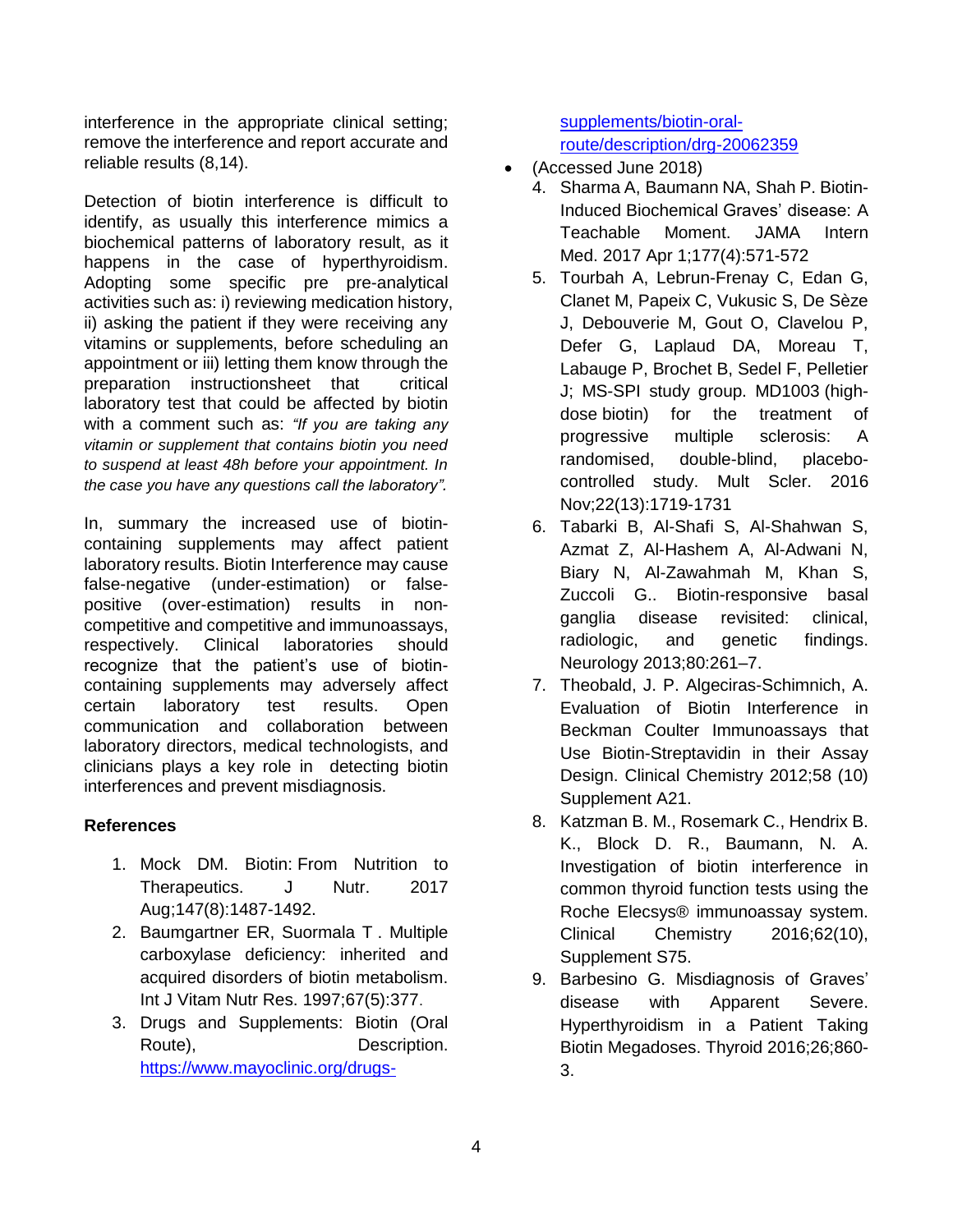- 10. Holmes EW, Samarasinghe S, Emanuele MA, Meah F. Biotin interference in clinical immunoassays. Arch Pathol Lab Med. 2017 Nov;141(11):1459-1460
- 11. Jara-Aguirre J.C, Yao J.D., Baumann N.A., Katzman B.M, Stier T., Theel, E.S. Evaluation of Interference between Biotin and the Streptavidin-Biotin-Based VITROS Hepatitis A-Specific Total and IgM Antibody Immunoassays. Clinical Chemistry 2017, Oct; 63(10) supplement, B119, S-169.
- 12. Jara-Aguirre J.C, Yao J.D., Theel E.S. Biotin Interference with the Biotin-Streptavidin-Based VITROS Hepatitis B e antigen (HBeAg) and Hepatitis B e

antibodies (anti-HBe) Immunoassays. Am J Clin Pathol 2018;149:S13-S33.

- 13. [Kummer S,](https://www.ncbi.nlm.nih.gov/pubmed/?term=Kummer%20S%5BAuthor%5D&cauthor=true&cauthor_uid=27532849) [Hermsen D,](https://www.ncbi.nlm.nih.gov/pubmed/?term=Hermsen%20D%5BAuthor%5D&cauthor=true&cauthor_uid=27532849) [Distelmaier F.](https://www.ncbi.nlm.nih.gov/pubmed/?term=Distelmaier%20F%5BAuthor%5D&cauthor=true&cauthor_uid=27532849) Biotin Treatment Mimicking Graves' disease. [N Engl J Med.](https://www.ncbi.nlm.nih.gov/pubmed/27532849) 2016 Aug 18;375(7):704-6.
- 14. [Trambas C,](https://www.ncbi.nlm.nih.gov/pubmed/?term=Trambas%20C%5BAuthor%5D&cauthor=true&cauthor_uid=28406314) [Lu Z,](https://www.ncbi.nlm.nih.gov/pubmed/?term=Lu%20Z%5BAuthor%5D&cauthor=true&cauthor_uid=28406314) [Yen T,](https://www.ncbi.nlm.nih.gov/pubmed/?term=Yen%20T%5BAuthor%5D&cauthor=true&cauthor_uid=28406314)3, [Sikaris K.](https://www.ncbi.nlm.nih.gov/pubmed/?term=Sikaris%20K%5BAuthor%5D&cauthor=true&cauthor_uid=28406314) Depletion of biotin using streptavidincoated microparticles: a validated solution to the problem of biotin interference in streptavidinbiotin immunoassays. [Ann Clin](https://www.ncbi.nlm.nih.gov/pubmed/?term=depletion+of+biotin+using+streptavidin-coated+microparticles)  [Biochem.](https://www.ncbi.nlm.nih.gov/pubmed/?term=depletion+of+biotin+using+streptavidin-coated+microparticles) 2018 Mar;55(2):216-226.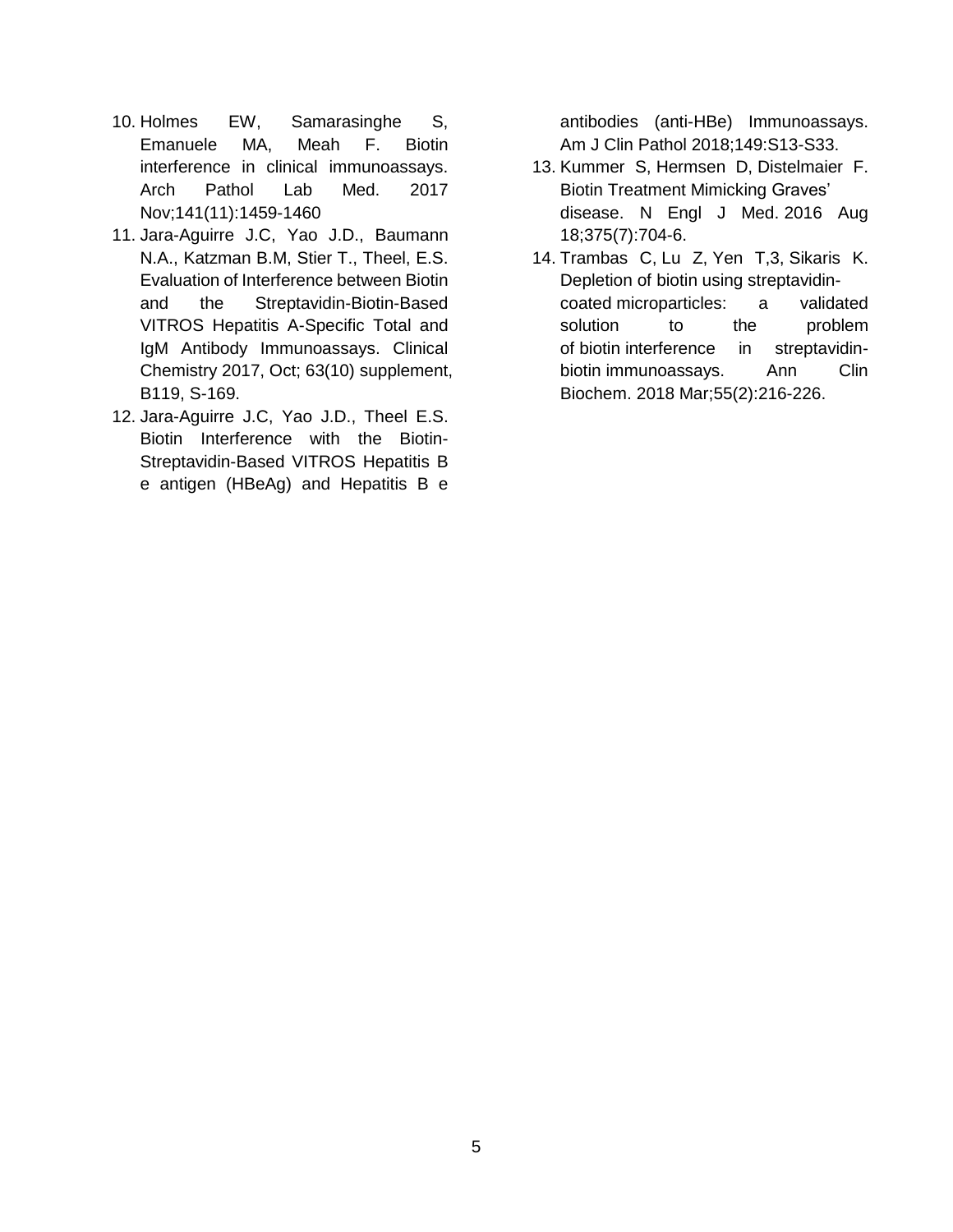

**Figure 1: Mechanism of biotin interferences in a non-competitive immunoassay for detection of Hepatitis e antigen (HBe Ag) using a VITROS platform.** *Adapted and modified from Thyroid 2016 ,26 (6), 860-863* (9).



**Excess biotin in sample** No excess biotin in sample

**False Reactive Results!** 

**Figure 2: Mechanism of biotin interferences in a competitive immunoassay for detection of anti-Hepatitis e antibody (anti-HBe) using a VITROS platform.** *Adapted and modified from Thyroid 2016 ,26 (6), 860-863*  (9).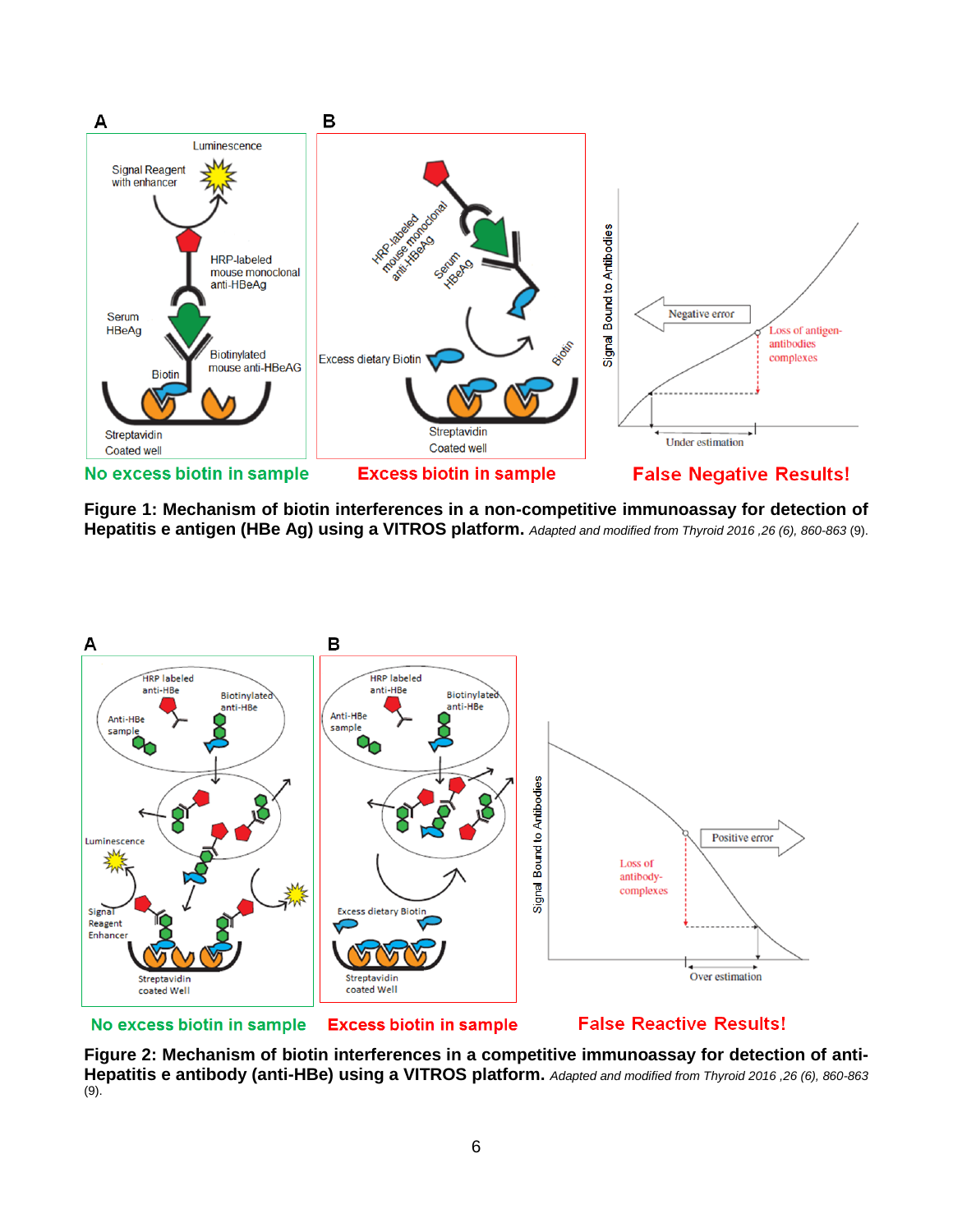# Excerpts from the Literature



**Kelly Doyle**, PhD, DABCC, FAAC, Clinical Chemist, Intermountain Healthcare, Salt Lake City, UT, USA

## **What to know about the recently FDA approved mTBI blood test**

Our hospital lab was contacted by physicians, administrators, and parents of children engaged in high school sports who were interested in the recent announcement by the FDA in February 2018 approving the marketing of a two-marker blood test for mild traumatic brain injury (mTBI) by Banyan Biomarkers (1). You may be in a similar situation in your laboratory or may be approached in the future about bringing this test in house for your pediatric patients. Below are a few highlights of the approved test called Brain Trauma Indicator.

The test measures concentrations of two proteins, Ubiquitin C-terminal Hydrolase-L1 (UCH-L1) and Glial Fibrillary Acidic Protein (GFAP) that are released during the injury event in the brain. Time-course studies demonstrate GFAP increases 14-16 hours post injury and decreases to baseline within 72 hours with or without neurosurgical intervention. UCH-L1 concentrations are greatest at time of injury and continue to decrease to baseline with 24-36 hours post injury (2).

Initially developed for military use and evaluated under the Breakthrough Devices Program of the FDA, the assay is not yet ready for clinical use although the company has partnered with bioMerieux for product development.

The test is rousing for many reasons. For instance, a non-imaging-based blood test for mTBI supports clinical and governmental initiatives to reduce patient radiation exposure—of significant interest in pediatrics where radiation absorption in kids can be significantly higher than adults. Also, as stated by FDA Commissioner Scott Gottlieb, M.D. who remarked in the FDA's announcement that "A blood-testing option for the evaluation of mTBI/concussion not only provides health care professionals with a new tool, but also sets the stage for a more modernized standard of care for testing of suspected cases. In addition, availability of a blood test for mTBI/concussion will likely reduce the CT scans performed on patients with concussion each year, potentially saving our health care system the cost of often unnecessary neuroimaging tests."

Test approval appears to be largely based on a multi-center clinical trial of 1,947 blood samples from patients >18 years old who were suspected of mTBI or concussion (3). Test performance was compared to CT scan results and the FDA indicated that the test predicted the presence of intracranial lesions on a CT scan 95.5 percent of the time, and those without intracranial lesions on a CT scan 99.6 percent of the time.

The clinical community will want to keep in mind that this testing is not solely for concussion assessments but may aid in assessing bleeding in the brain from a variety of TBIs.

### Potential Limitations

Unfortunately, FDA approval is specific for adult use as blood samples evaluated in the clinical trial were from individuals >18 years old. Even so, while the clinical trial data looks promising, recent publications suggest UCH-L1 and GFAP may not be specific to TBI. For instance, Posti et al. (4) show that patients with orthopedic trauma and negative CT findings for TBI can have elevated concentrations of these proteins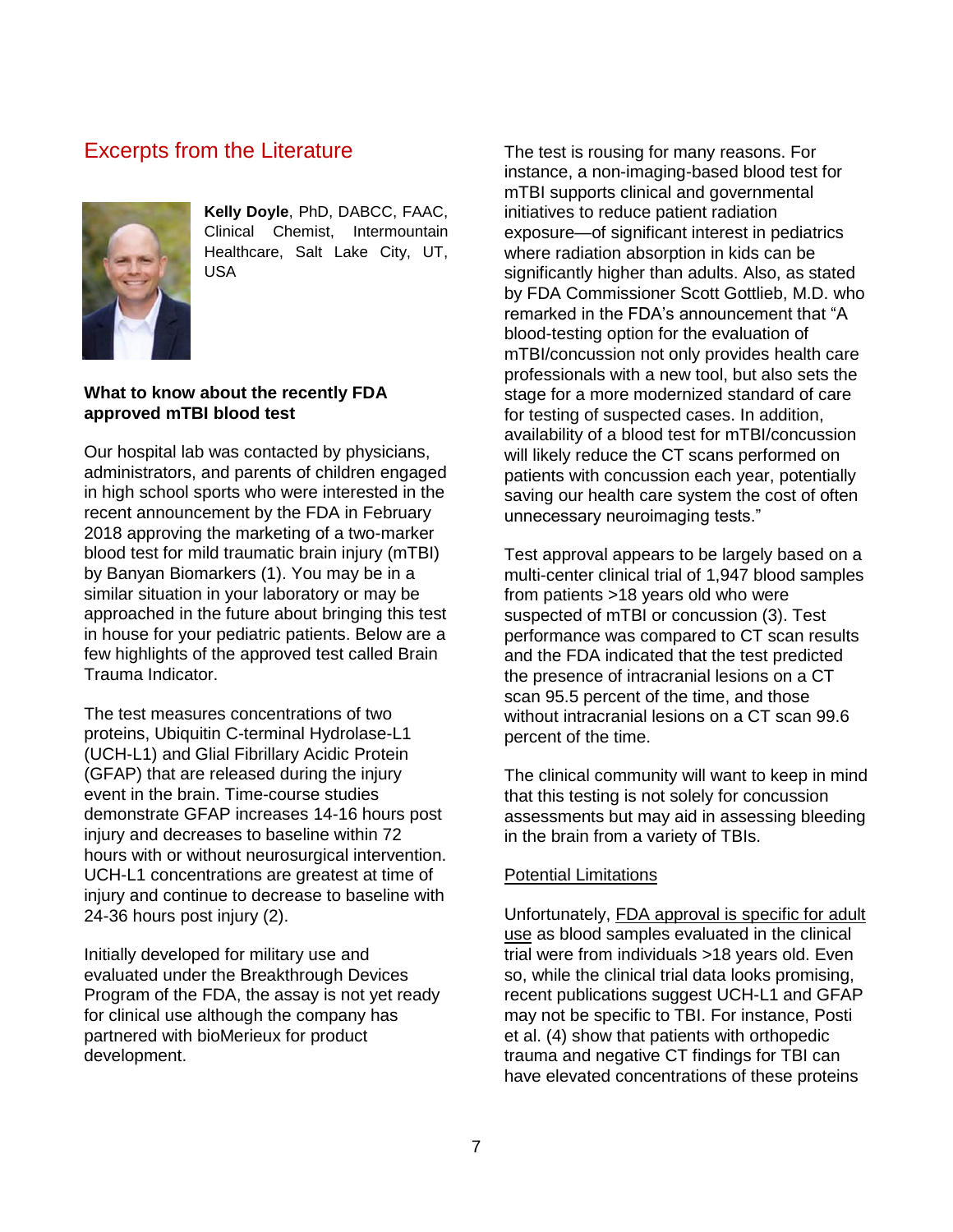in their blood as both are expressed outside of the CNS.

Additionally, the FDA approval letter suggests that the turnaround time is 3 - 4 hours which may limit clinical usefulness as one weighs the costs of imaging to those associated with occupying an ER room while waiting to make the admit/discharge decision.

Ultimately, one's perspective of the test may be that its intention is less about providing a definitive diagnose for concussion but to rule out probable detection of blood by CT scan and thereby mitigate the need for costly imaging.

- (1) U.S. Food and Drug Administration. FDA Authorizes Marketing of First Blood Test to Aid in the Evaluation of Concussion in Adults. U.S. Food and Drug Administration. 14 Feb. 2018.
- (2) Papa L, Brophy GM, Welch RD, et al. Time course and diagnostic accuracy of glial and neuronal blood biomarkers GFAP and UCH-L1 in a large cohort of trauma patients with and without mild traumatic brain injury. JAMA Neurol 2016;73(5): 551-560.
- (3) ClinicalTrials.gov. Identifier: NCT01426919, A Prospective Clinical Evaluation of Biomarkers of Traumatic Brain Injury; 2011 Sep 1.
- (4) Posti P, Hossain I, Takala R, et al. Glial Fibrillary Acidic Protein and Ubiquitin C-Terminal Hydrolase-L1 Are Not Specific Biomarkers for Mild CT-Negative Traumatic Brain Injury. J Neurotrauma 2017; 34:1427–1438.



**Brenda Suh-Lailam**, PhD, DABCC, FAAC, Assistant Director, Clinical Chemistry and Mass Spectrometry, Ann & Robert H. Lurie Children's Hospital of Chicago. Assistant Professor of Pathology, Northwestern University Feinberg School of Medicine, Chicago, IL, USA

## **Verification of reference intervals in routine clinical laboratories: practical challenges and recommendations (BS-L)**

Ozarda Y, Higgins V and Adeli K. Clin Chem Lab Med 2018; aop

Reference intervals (RIs) play an important role in the interpretation of laboratory test results. To obtain RIs, laboratories can adopt medical decision limits defined by expert consensus for specific analytes, or establish RIs from a reference population of healthy individuals. When RIs are established, the central 95% of results obtained constitute the RI for that analyte. Most laboratories find it challenging to establish RIs as a minimum of 120 samples are required per partition. Even more so in pediatric settings where it is a challenge to recruit healthy children and obtain sufficient sample volume, to determine RIs for the multiple age and gender partitions that exist. Hence most laboratories follow the CLSI guidelines that allow for RIs from other sources e.g. manufacturers' package inserts, publications, text books, and multicenter studies, to be verified or transferred, for use in their laboratories.

The goal of the Ozarda et al. publication was to review current challenges to RI verification and transference, and provide recommendations that will facilitate this process in clinical laboratories. When transferring and verifying RIs, a method comparison using values that span the width of the RIs should be performed if similar methods and reference populations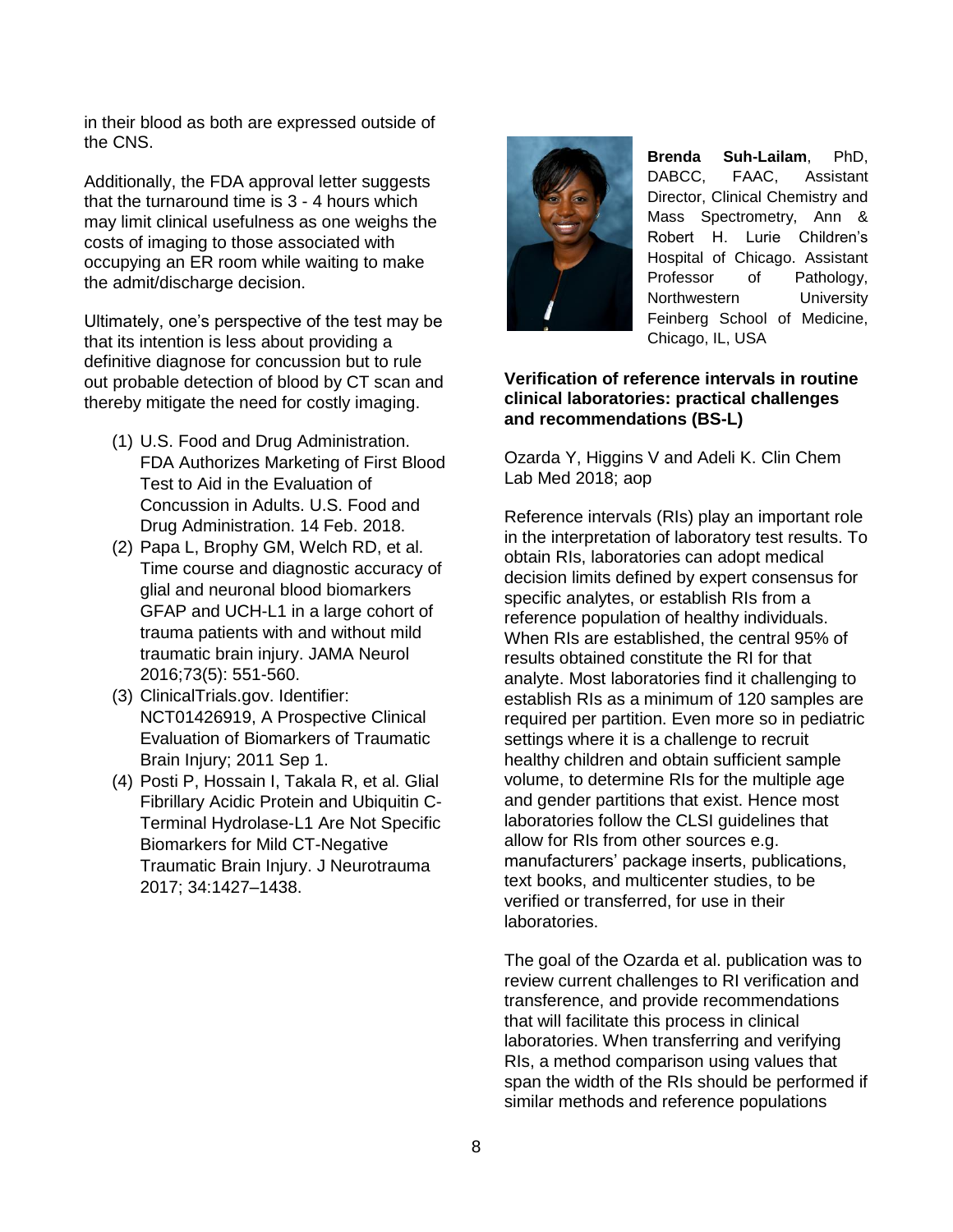have been used. In the absence of a bias, it is recommended to verify the transferred RIs using a minimum of 20 samples from healthy individuals in the local population. The authors identify the CALIPER project as a source of RIs that laboratories can verify for use in their laboratories as these contain age- and sexspecific pediatric RIs. This publication is a good educational read for any laboratorian struggling with verifying pediatric RIs for their laboratories, as the authors not only review the approach recommended by the CLSI EP28-A3c guidelines, but also additional approaches such as indirect data mining methods which are not as commonly used. These alternate approaches to verifying RIs can be useful in situations where obtaining 20 samples from healthy children to verify a specific RI is challenging.

## **2018 AACC Annual Scientific Meeting and Clinical Lab Expo: PMF Sessions of Interest and Meeting Highlights JULY 29-AUGUST 2, 2018 IN CHICAGO, ILLINOIS**

## Sunday, July 29th

Opening Plenary:

Brian Druker, MD

Imatinib as a Paradigm of Targeted Cancer Therapies.11001.

## Monday, July 30<sup>th</sup>

### Plenary Session:

Kenneth Setchell, PhD

Genetic Defects in Bile Acid Synthesis Causing Liver Disease-Diagnosis and TreatmentTranslational Medicine from Mass Spectrometry Discovery to the Bedside..12001.

### Brown Bag Sessions:

Update on Gestational Diabetes Mellitus: Current National and International Diagnostic Criteria. 42122 or 52222

## Scientific Sessions:

**Update on Thyroid Disease in Pregnancy** Developed in cooperation with Pediatric and MaternalFetal Division. 32102

Pregnancy has profound effects on the thyroid gland and its function. As a result, assessment of thyroid status during pregnancy can be complicated, confusing and even controversial. This session will present information on the diagnosis and management of thyroid disease during pregnancy and postpartum, including important new published guidelines.

Cervical Cancer Screening as an Example of a Global Health Strategy in Resource-Limited Countries. 32431

# Tuesday, July 31st

Plenary Session:

Denise Galloway, PhD

HPV-Associated Cancers and the HPV Vaccine.13001.

### Brown Bag Sessions:

Measurement of Steroid Hormones by Mass Spectrometry. 43115 or 53215

Inborn Errors of Metabolism: From Newborn Screening to Diagnosis. 43125 & 53225.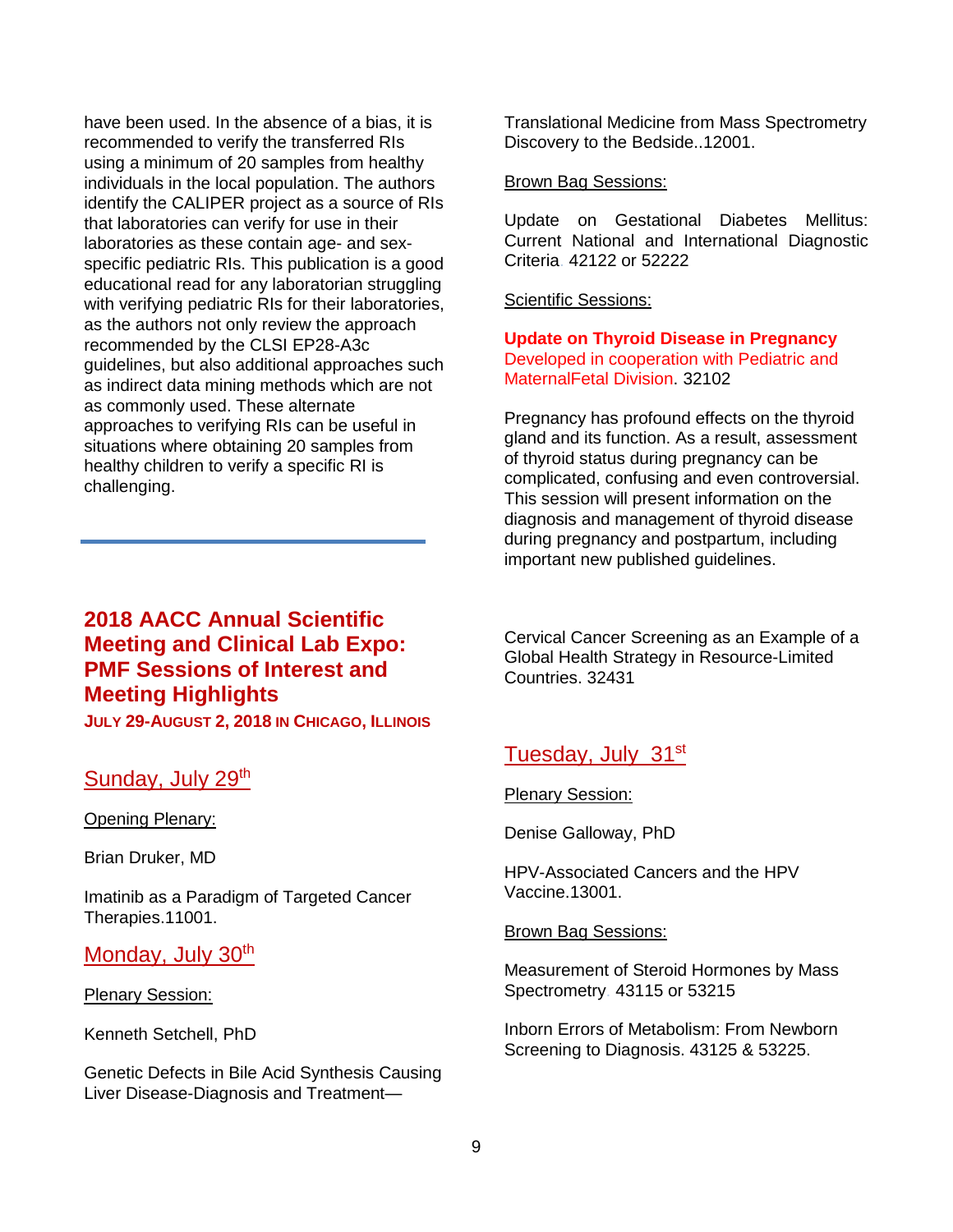Minimum Retesting Intervals: Importance, Determination, Advantages, Challenges of Enforcement. 43127 or 53227

#### Scientific Sessions:

Clinical Assay Issues: What Endocrinologists Will Ask You. 33107

#### Special Presentation:

PMF Meeting: Current and Future Activities of NHANES and Collaborative Opportunity. 1:00- 2:30 PM. Hyatt Regency McCormick Place, Regency Ballroom C (Level 2)

## Wednesday, August 1st

#### Plenary Session:

James Collins, PhD

Nucleic Acid Detection Using CRISPR-Dx. 14001

#### Brown Bag Session:

Embracing Pathology's Stepchild: A Practical Guide to Clinical Chemistry Education. 44106 or 54206

#### Scientific Sessions:

Accurate Measurement of Thyroid Hormones in Disease and Pregnancy. 34107

#### Poster Walk:

PMF Division poster walk with Dr. Amy Pyle-Eiola. 12:30-1:30 PM

## **New Approaches for Drug Screening in Pediatrics.** Developed in cooperation with Pediatric and MaternalFetal Division. 34106

Immunoassay drug screens are commonly used for their convenience. However, these report qualitative results based on quantitative cutoffs designed for workplace testing, and their use in a medical setting may be inappropriate. Detection of drug exposure, even at low concentrations, is critical in pediatrics to guide treatment. This session discusses novel approaches and experiences of two labs in addressing these issues.

**Endocrine Disrupting Chemicals in Children and Environmental Health—Emerging Opportunities for the Clinical Laboratory** Developed in cooperation with Mass Spectrometry and Separation Sciences Division, Pediatric and Maternal-Fetal Division. 34212

Exposure to endocrine disrupting chemicals (EDCs) affect human health and development. To reliably assess the impact of these chemicals on diseases, analytical measurements need to meet the same standards as those used in clinical laboratories. This creates unique opportunities for clinical laboratories to help improve EDC measurements and human health.

## Thursday, August 2nd

### Scientific Sessions:

**Jumping the Pediatric Reference Interval Hurdles** Developed in cooperation with Pediatric and MaternalFetal Division. 35109

Ideal methods for establishing reference intervals are generally not feasible for pediatric populations, forcing labs to turn to alternative approaches. This session will review CLSI guidelines for generating reference intervals and discuss real-world applications to pediatrics.

## **Please Join Us!**

**Event: Opening Mixer. Sunday 7/29 6:45-8:00 PM**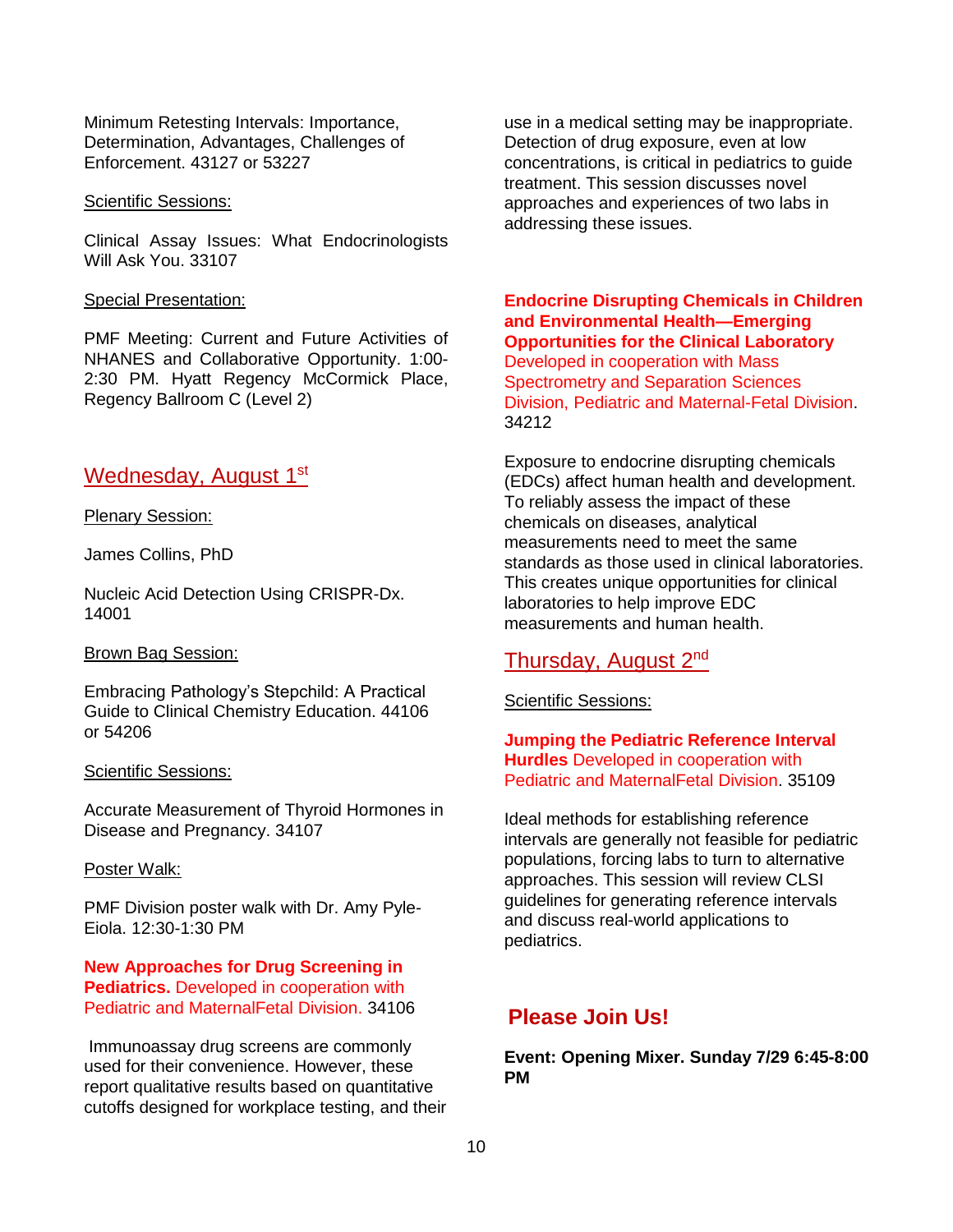**Event: Joint Section Mixer (with the Informatics and Clinical Translational Science Divisions). Monday 7/30 7:30-9:00 PM. Marriott Marquis Chicago, Astronomy (Level 2)**

# **PMF Division Awardees**

Please help us congratulate the winners of this year's PMF Division Awards. The awards will be presented during the Pediatric and Maternal-Fetal, Industry, Informatics, Clinical Translational Science, and Industry Divisions Joint Mixer.

## **Best Abstract by a Student or Young Investigator:**

- **Houman Tahmaseb,** The Hospital for Sick Children in Toronto, Toronto, Ontario, Canada
- Title: CALIPER Pediatric Reference Intervals for Siemens Biochemical Assays on ADVIA XPT and Dimension EXL with LM Integrated Chemistry **Systems**

## **Best Abstract:**

- **Ioannis Papassotiriou**, The "Aghia Sophia" Children's Hospital in Athens, Greece
- Title: Association of Fibroblast Growth Factor 21 Plasma Levels with Infection in Neonates: Preliminary Results

## **Outstanding Contributions to Pediatric Maternal-Fetal Laboratory Medicine:**

**David G. Grenache, PhD,** Chief Scientific Officer, TriCore Reference Laboratories, Albuquerque, New Mexico, USA

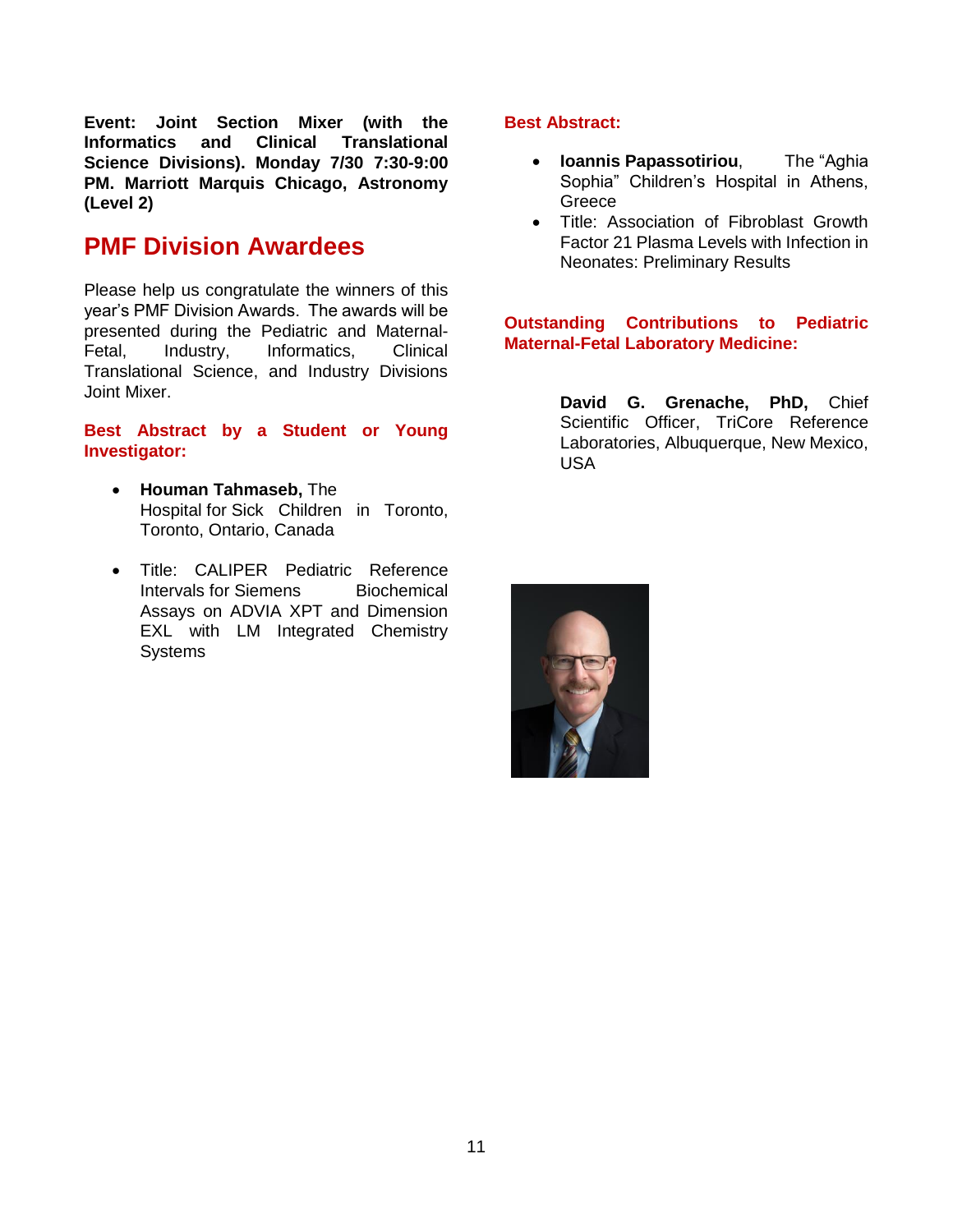# **2018 PMF Division Executive Board:**

**Chair** Alison Woodworth, PhD

**Chair Elect** Angela Ferguson, PhD

**Past Chair** Shannon Haymond, PhD

## **Members At Large**

Joesph Wiencek, PhD John Mills, PhD Joely Straseski, PhD Mark Kellogg, PhD

**Secretary** Christina Lockwood, PhD

**Treasurer** Amy Pyle-Eiola, PhD

**Webmaster** Olajumoke Oladipo, PhD

**Newsletter Editor** Van Leung-Pineda, PhD

**Newsletter Editorial Board** Brenda Suh-Lailam, PhD Kelly Doyle, PhD

**Fellow Representative**